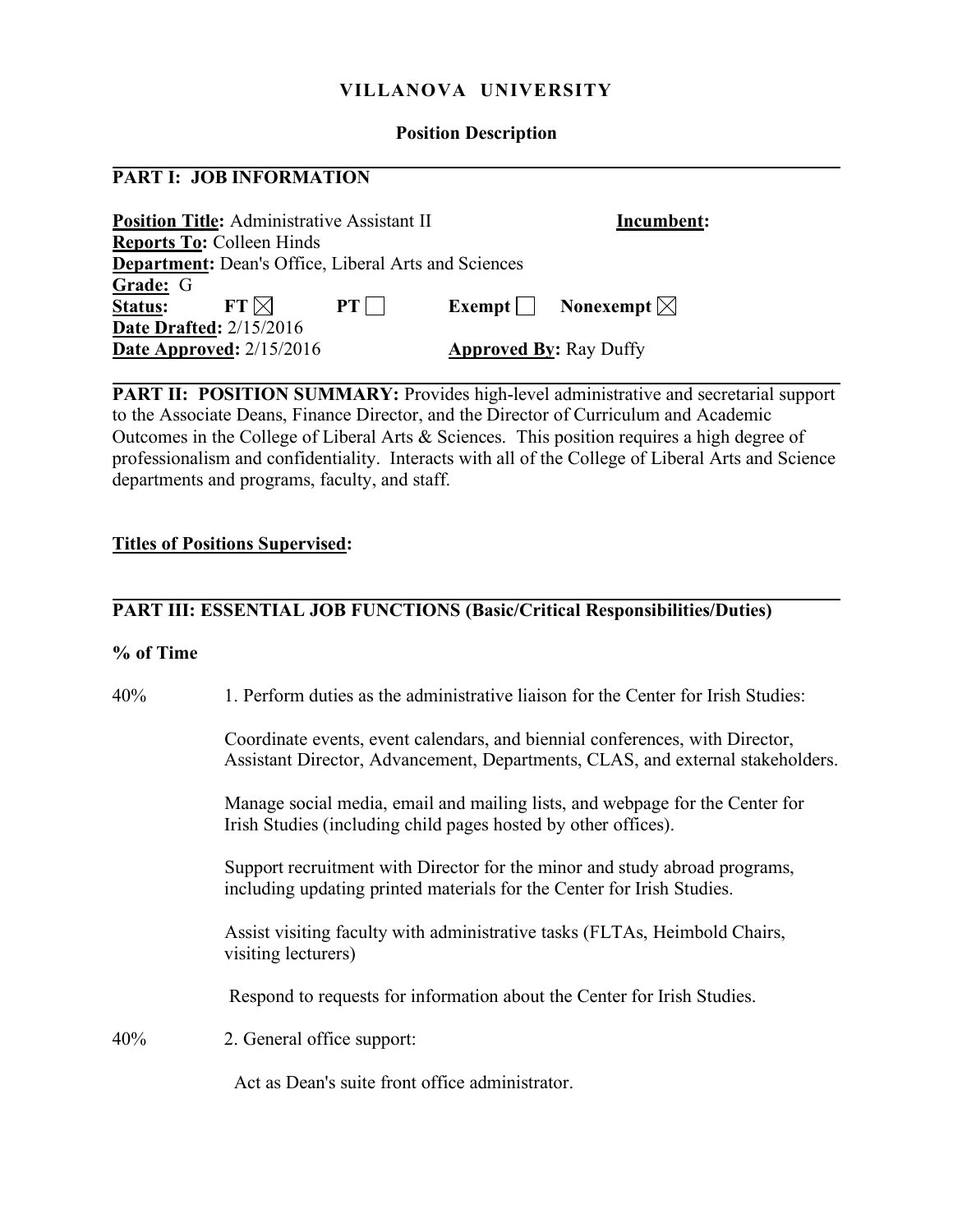|     | Facilitate bulk mailing process at various times in the academic year.                                                                                                                                                               |
|-----|--------------------------------------------------------------------------------------------------------------------------------------------------------------------------------------------------------------------------------------|
|     | Maintain calendars and the scheduling of appointments for Associate Deans and<br>Directors.                                                                                                                                          |
|     | Assist and participate in event planning for the College.                                                                                                                                                                            |
|     | Work in conjunction with other administrative staff members in the Dean's office<br>in the greeting of visitors to the office as well as coordinating schedules to ensure<br>front-desk / phone and voicemail coverage at all times. |
|     | Coordinate office supply ordering.                                                                                                                                                                                                   |
|     | Maintain office equipment – order cartridges for copies, place maintenance<br>requests for equipment, etc.                                                                                                                           |
| 10% | 3. Provide periodic administrative support to other CLAS Centers and College<br>Committees:                                                                                                                                          |
|     | Complete administrative tasks for the Center for Excellence in Enterprise<br>Technology (CEET), the Center for Statistics Education (CSE), and the Villanova<br>Center for Energy and Environmental Education (VCE3).                |
|     | Serve as a part-time assistant for the Core Curriculum Committee, the Committee<br>on Academic Programs, and other college-wide committees.                                                                                          |
| 7%  | 4. Additional Administrative duties:                                                                                                                                                                                                 |
|     | Manage the scheduling of Dean's Conference Room (Mendel 103).                                                                                                                                                                        |
|     | Distribute mail within the Dean's suite; responsible for the<br>checking of the general voicemail box for the Dean's suite.                                                                                                          |
|     | Prepare Dean's office response to bereavement for A&S faculty,<br>staff, and close relatives.                                                                                                                                        |
|     | Act as a backup to other Dean's office administrative personnel on<br>CLAS web pages.                                                                                                                                                |
|     | PART IV: NONESSENTIAL JOB FUNCTIONS (Less Critical Duties etc.)                                                                                                                                                                      |
| 3%  | 1. Perform additional duties and assist with special projects as assigned.                                                                                                                                                           |
|     |                                                                                                                                                                                                                                      |

# **100 %** *PARTS III and IV COMBINED MUST EQUAL = 100%*